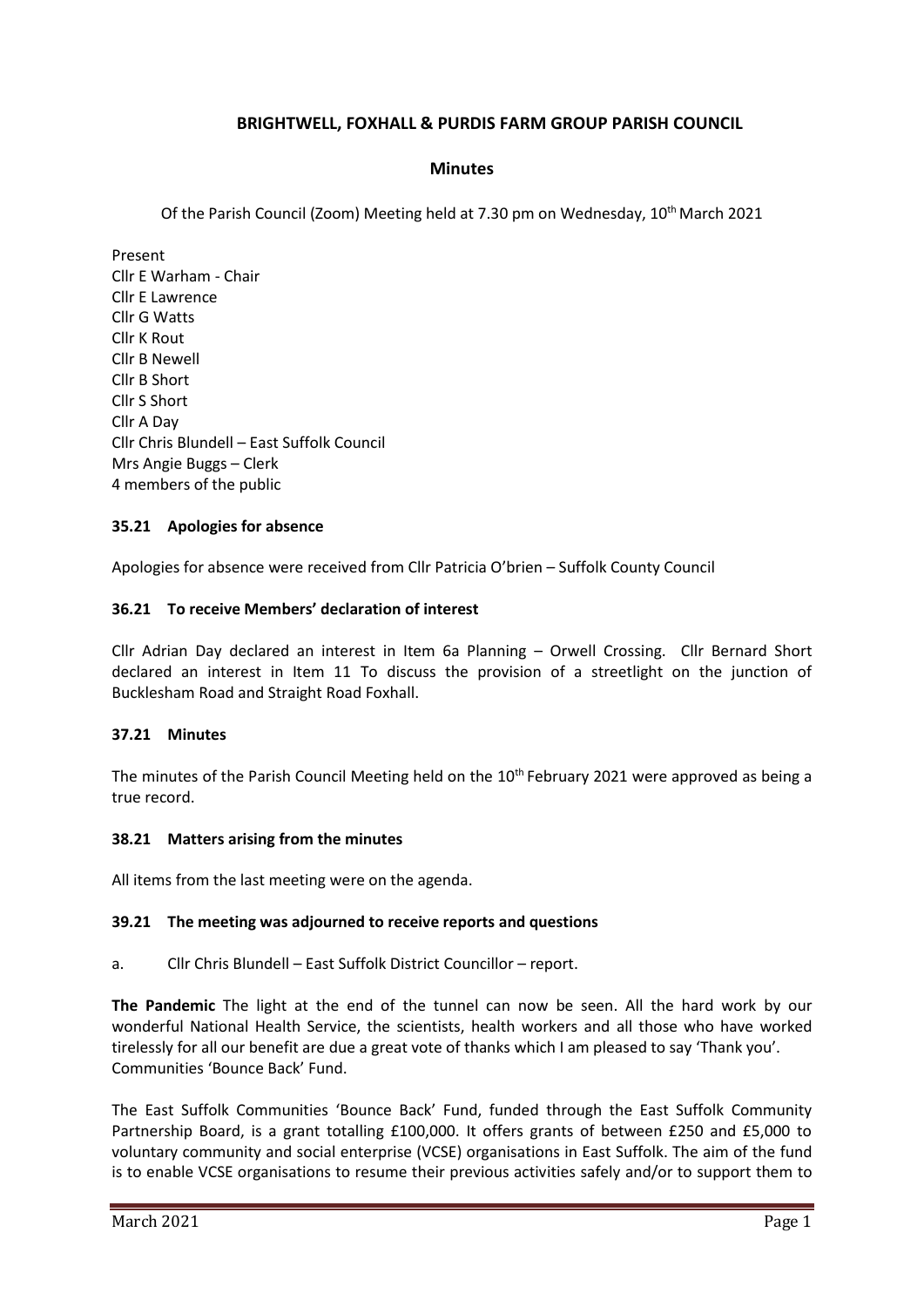transition to new ways of working. All VCSE groups are eligible to apply, as long as the funding requested is for equipment, adaptations or staffing to enable an existing/previous activity to resume safely or to enable a new activity/service to be developed/launched. However, priority will be given to youth organisations/activities, organisations supporting /involving volunteers and community buildings, given the particular impacts of Covid-19 on these groups.

**Please note that this funding is not intended to replace lost income/hardship experienced by VCSE organisations as a result of Covid-19. ESC cannot provide retrospective funding for projects, unless it was something that has had to 'pause' due to Covid-19. Funding is available from October2020 until end of September 2021.** For more detailed information and access to an application form please apply to: [grants@eastsuffolk.gov.uk](mailto:grants@eastsuffolk.gov.uk)

# **Hydrogen Technology and Transport**

EDF who are very aware of the impact of their proposals for Sizewell C have now joined with ESC to help with a number of community projects. The company has undertaken to continue to develop Hydrogen power technology at the existing power station for use with vehicles and other energy projects.

They are also taking a strong interest in community transport particularly in those areas that are not on the regular service routes and have allocated a specialist in transport matters to help resolve some of the issues. Currently ESC has a working group looking into ways of how the district council might be able to resolve some of the public transport problems. Coupled with these proposals is the need for road safety measures. In my meeting with their representative, I highlighted a particular hazard at the crossing point from Black Tiles lane to the bus stop and footpath for access to the retail park by walking and cycling which many are able to do. The ESC working group are hoping to deliver some positive outcomes soon.

b. Cllr Patricia O'brien - Suffolk County Councillor – report.

Not a great deal to report. SCC business goes ahead as usual, but differently. Holding meetings on 'zoom' and unless chaired well, meaning, for me, that members are not allowed to talk for too long!! On February11, SCC agreed its **budget** for 2021/22.

SCC is increasing its planned spending in 2021/22 to \$597.9m, £41m more than 2020/21. £15.3m will be spent to address its ongoing Covid-19 costs.

In 2021/22 General Council tax will rise by 1.99%, which represents an increase of £26.68 for a Band D property. There is a 2% rise in the Social Care Precept for 2021/22 as the council recognises the rising costs and demand for adult services; thus the overall rise for a Band D property will be £53.55. There are no proposed reductions in council services or personnel in 2021/22.

On January 29th SCC announced that it will install Automatic Number Plate Recognition **(ANPR**) cameras at its recycling centres.

The cameras give an accurate count of vehicle numbers and also record the time spent on site. This will allow SCC to maximise site availability and to develop new and existing sites to better meet the needs of an increasing population. This will add to the improvements that were announced on February 3rd to expand and improve **Foxhall recycling centre.**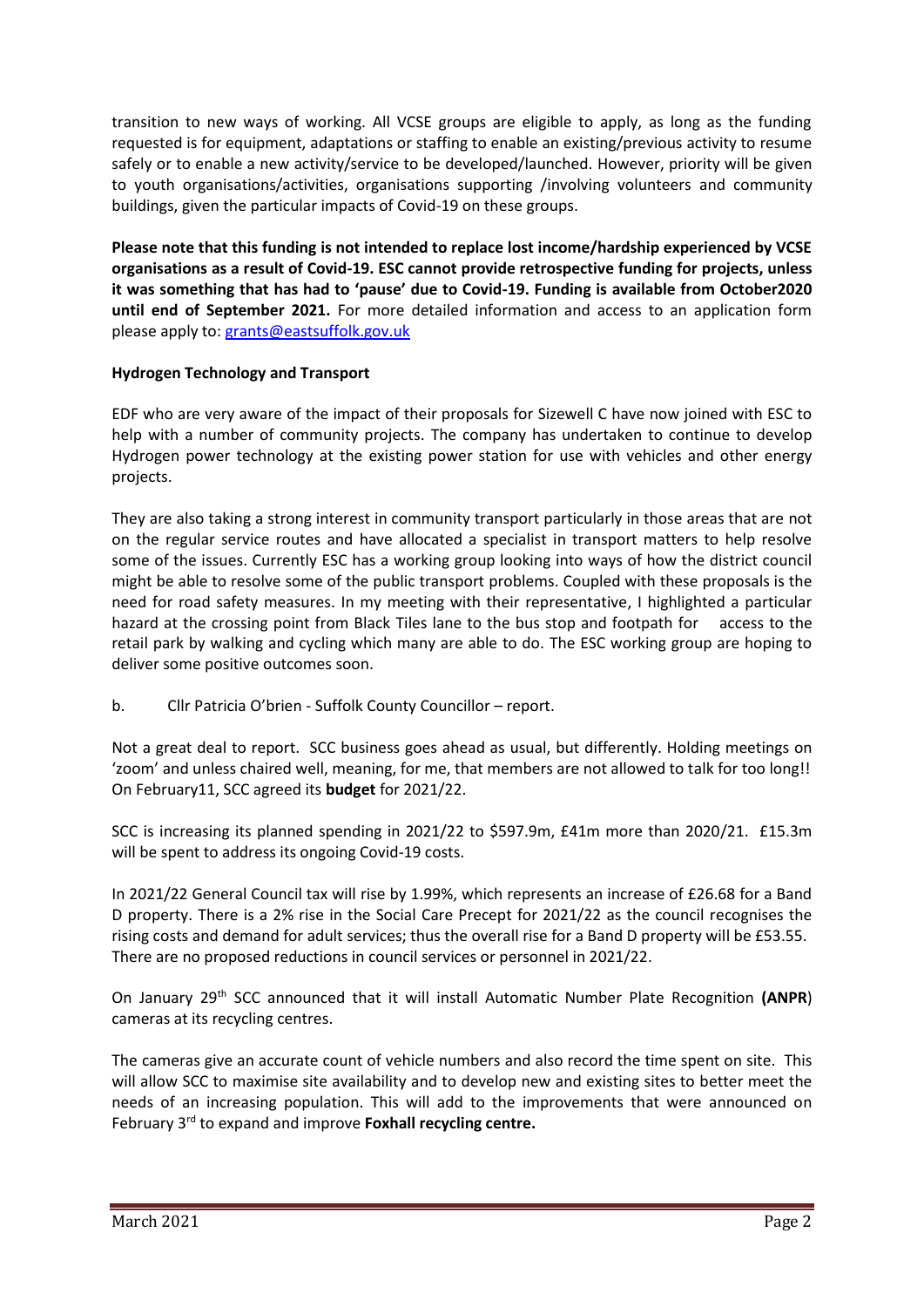The new design will provide queuing capacity within the site and better access from the highway. The raised level construction will improve the route to containers by removing the need for stairs. Construction will begin summer 2021 and be operational by autumn 2022. SCC intends to keep a service running, as much as possible, whilst construction takes place.

On February 23rd SCCs Cabinet confirmed it support for the creation of a new **Freeport** (Freeport East). The Freeport would cover both the ports of Felixstowe and Harwich as part of the Government's aim to create a number of Freeports across the country in order to hasten job creation, investment and international trade, post Brexit.

A Freeport includes secure customs zones and tax sites, business to be carried out inside a country's land border, different tax and customs rules apply.

Freeport East has several unique aspects that makes its bid for Freeport status particularly strong. This includes global and regional connectivity (36% of all UK container traffic passes through Felixstowe), unrivalled international connections, particularly with Asia, strong connectivity to the Midlands and the North. The bid supports other national objectives such as development of new technology and the drive for clean energy. The Port of Felixstowe has strong research and development links with Cambridge and Essex Universities plus strong connections with the energy sector. Felixstowe Port recently won funding to trial a pilot 5G network.

## c. Open Forum

Two members of the public addressed the Parish Council regarding their concern about the Murrills Park situated behind Meadow Crescent. The residents expressed concern about the upkeep of the wildflower meadow and the trees. They stated that trees and shrubs had been heavily cut back by East Suffolk Council which had left the residents with very little privacy. They also expressed concern about the noise at night when older teenagers use the park to play basketball. They said that they had called the police on numerous occasions because of noise etc but no action has been taken. Residents are asking that Murrills Park should be restored to the promise they were given when purchasing their home. Cllr Chris Blundell said that he would take the matter up with East Suffolk Council regarding the anti-social behaviour.

Two members of the public addressed the Parish Council regarding their concern about the proposed extension to the bike park in Brightwell which they have been informed about by the owner of the site. They expressed concerns about the damage the extension would do to the environment and the wildlife in the area. It was noted that, as yet, no formal Planning Application has been submitted. As Councillor for Brightwell Cllr Brenda Newell, agreed to meet with both members of the public at the proposed site so she could see first hand their worries and report back to the Parish Council. **Action: Cllr Brenda Newell**

## **To reconvene the meeting**

## **40.21 Planning**

## a. Proposed development of Orwell Crossing Logistics Park

Cllr Graeme Watts stated that the Parish Council had received an email from the developers BECG stating that they would like a meeting with the Parish Council to discuss their proposals for the development of the Orwell Crossing Logistics Park. Outline planning permission has already been granted for the development of the site. It appears to be a simplified plan and there is no indication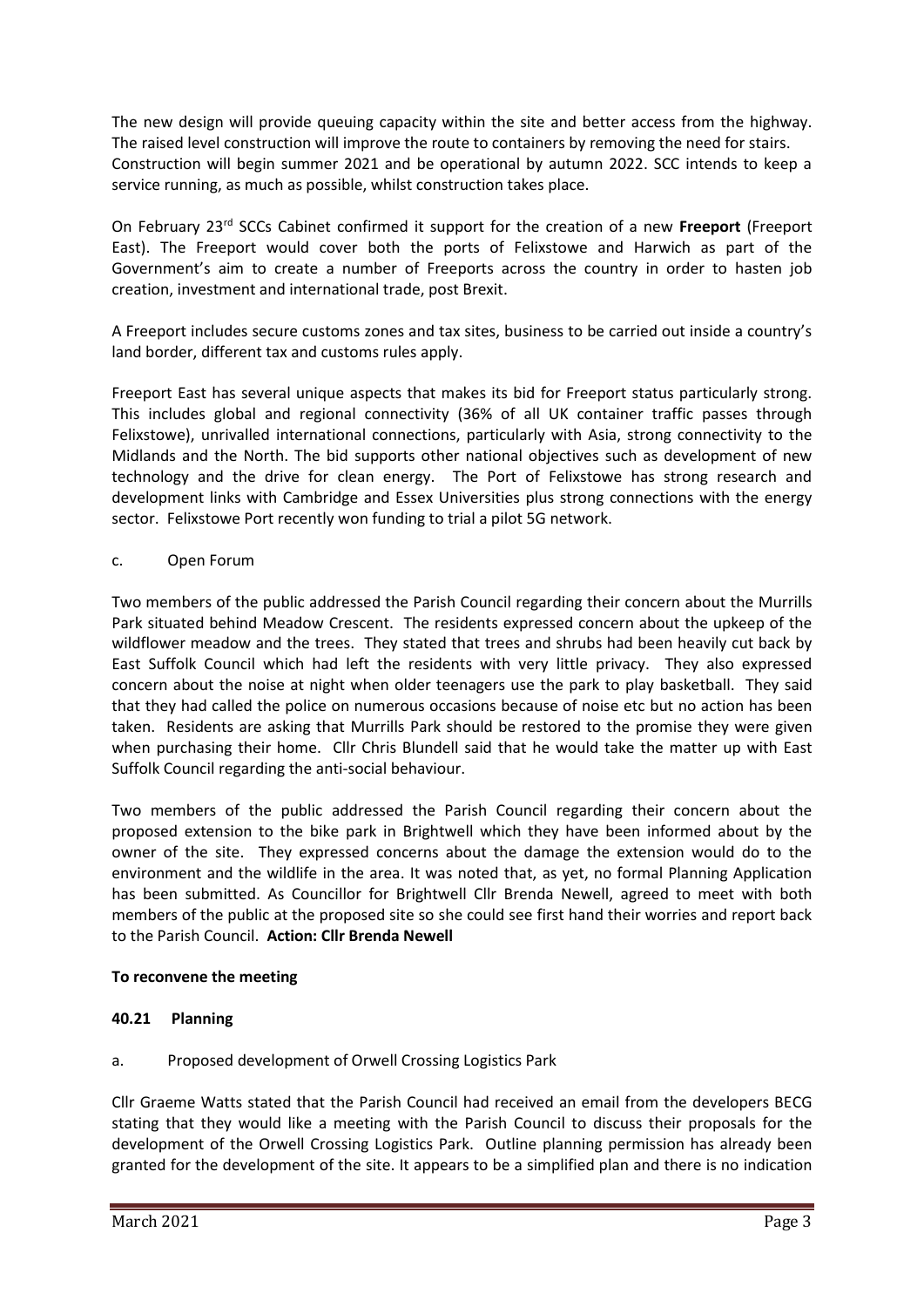that the development will be carried out in phases. In addition, it no longer covers the area of the piggeries or Orwell Truck Stop and is only covering the greenfield sites. The only access to the site is off the A14 through the existing entrance to the Orwell Truck Stop. There is no access through Ransomes or across the level crossing from the A1156. Cllr Adrian Day said that he has grave concerns about the development as the proposed building immediately behind the A1156 is colossal, but it does not show any building heights on the indicative plan. It only needs to be a few metres high and it would obliterate any view from the houses. The development would have a huge impact on the people living in the properties on the Felixstowe Road due to the 24-hour operation, lighting, noise, and vehicles reversing.

Following debate, it was agreed that the Clerk should set up a Zoom meeting with BECG and write to Network Railway asking whether it is their intention to close the railway crossing and also the public footpath which goes between two of the houses. **Action: Clerk**

### b. General

### **DC/21/0604/FUL Hawthorns Felixstowe Road Foxhall – Single storey rear extension replacing existing conservatory**

PC Comments: No objection.

## **DC/21/0116/FUL Sheep Drift Cottage Waldringfield Road Brightwell – Erection of new boundary wall to front garden as replacement for existing hedge.**

PC Comments: The Parish Council objects to this application. In the opinion of the Group Parish Council the replacement of a hedge with a solid brick wall over 2 metres high in this location is a significant detrimental change to the street scene in what is a rural location. As a result, the Parish Council objects to this application. The Arboriculturist has objected to the change from a hedge to a solid brick wall as he is of the opinion that it changes the landscape character.

## **DC/20/5085/FUL Foxhall Hall Hall Road Foxhall – Change of use and partial rebuilding of some of the former agricultural buildings to a new orthodontics surgery, café and associated facilities**

PC Comments: The Group Parish Council has carefully considered this application and discussed it at its recent meeting. Whilst we do not object to the development of this site, we have serious concerns about the access to the site along Hall Road.

Hall Road is a narrow country lane subject to the national speed limit. In places it is effectively a single-track road where vehicles cannot pass on the carriageway. It is prone to flooding and is often impassable in icy weather. There are dangerous junctions at both ends of the road. In particular the Dobbs Lane crossroads where traffic will emerge onto the very busy Foxhall Road.

The applicant mentioned that they expected 60 vehicle movements a day as a result of the move of the Orthodontics Surgery, but they do not mention any estimates of the number of vehicles expected to attend the Café or Conference Room, which are likely to arrive from both ends of Hall Road. Councillors also expressed concerns about the mixture of cyclists, walkers and vehicles using Hall Road and this may be dangerous along such a narrow road.

The Design and Access Statement states that part of the proposal is the widening of the existing vehicular access from Hall Road. There appear to be no further details provided. There is also no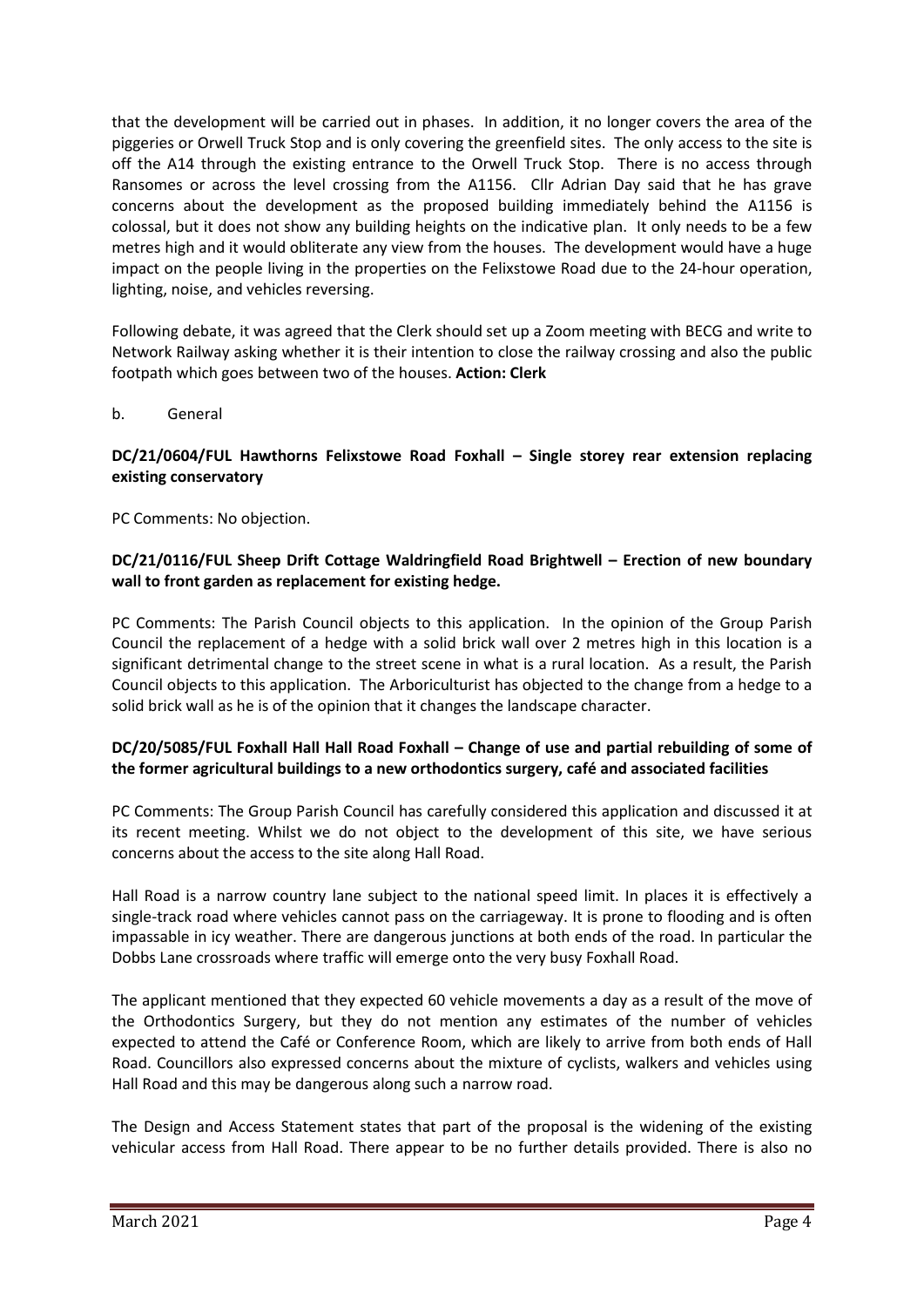evidence that the Highways Authority have considered whether this access is suitable for the amount of traffic which will use it, should this application be approved.

Following a vote, the Group Parish Council has decided to object to this application on the grounds of Highway safety. We do not believe that sufficient work has been done to assess the suitability of Hall Road (and its junctions) as the access for this development which will operate throughout the year not just for the duration of the Suffolk Show.

## **DC/20/5102/FUL Land off Ipswich Road Brightwell – Change of use of land for siting of 35 No static units, 20 No Touring Caravan Pitches and 10 No Yurts. Erection of Office Building and amenity block**

PC Comments: The Parish Council objected to this application however the Planning Application has now been withdrawn by the applicant.

# **DC/20/3438/FUL - DC/20/4597/FUL - DC/21/0898/VOC 148 Bucklesham Road Purdis**

Cllr Graeme Watts stated that there are two applications and a variation current for these premises both of which have been objected to by both neighbours. Both applications are for large extensions. The Parish Council objected previously to both these applications so I shall write to ESC and reconfirm our original objections. **Action: Cllr Graeme Watts**

## c. Brightwell Lakes

Cllr Brenda Newell reported that Ben Woolnough ESC has reported to the Brightwell Lakes Forum that the land is now either bought or leased by Taylor Wimpey. Three members of the forum raised concerns about Taylor Wimpey however Ben has stated that he feels they will be more secure as they are a bigger organisation and are self-financing. Taylor Wimpey are Bury St Edmunds based and have an interest in the local area.

## **41.21 To approve the updated Grants Policy**

The Parish Council discussed the grants policy and agreed that the existing grants policy should be amended to read "The Group Parish Councill will only consider applications for funds at its discretion for projects entirely within the parish boundary. The project must provide a benefit to the parish and fulfil the criteria of more than one of the following:"…

It was agreed that the Grants Policy must also have attached to it a form to complete. **Action: Clerk**

## **42.21 To discuss the date of the Annual Parish Council Meeting / Annual Parish Meeting**

The Clerk reported that the Government had still not decided whether Parish Councils could continue holding virtual meetings (Zoom) after the  $6<sup>th</sup>$  May 2021. Following discussion, it was agreed that the Annual Parish Council Meeting / Annual Parish Meeting should be held on Tuesday, 4<sup>th</sup> May 2021. **Action: Clerk / All Councillors**

## **43.21 To approve Standing Orders, Financial Regulations and Asset Register**

Cllr Graeme Watts proposed that the Standing Orders, Financial Regulations, and the Asset Register which had previously been circulated to councillors should be approved, seconded Cllr Liz Warham – all in favour. **Action: Clerk**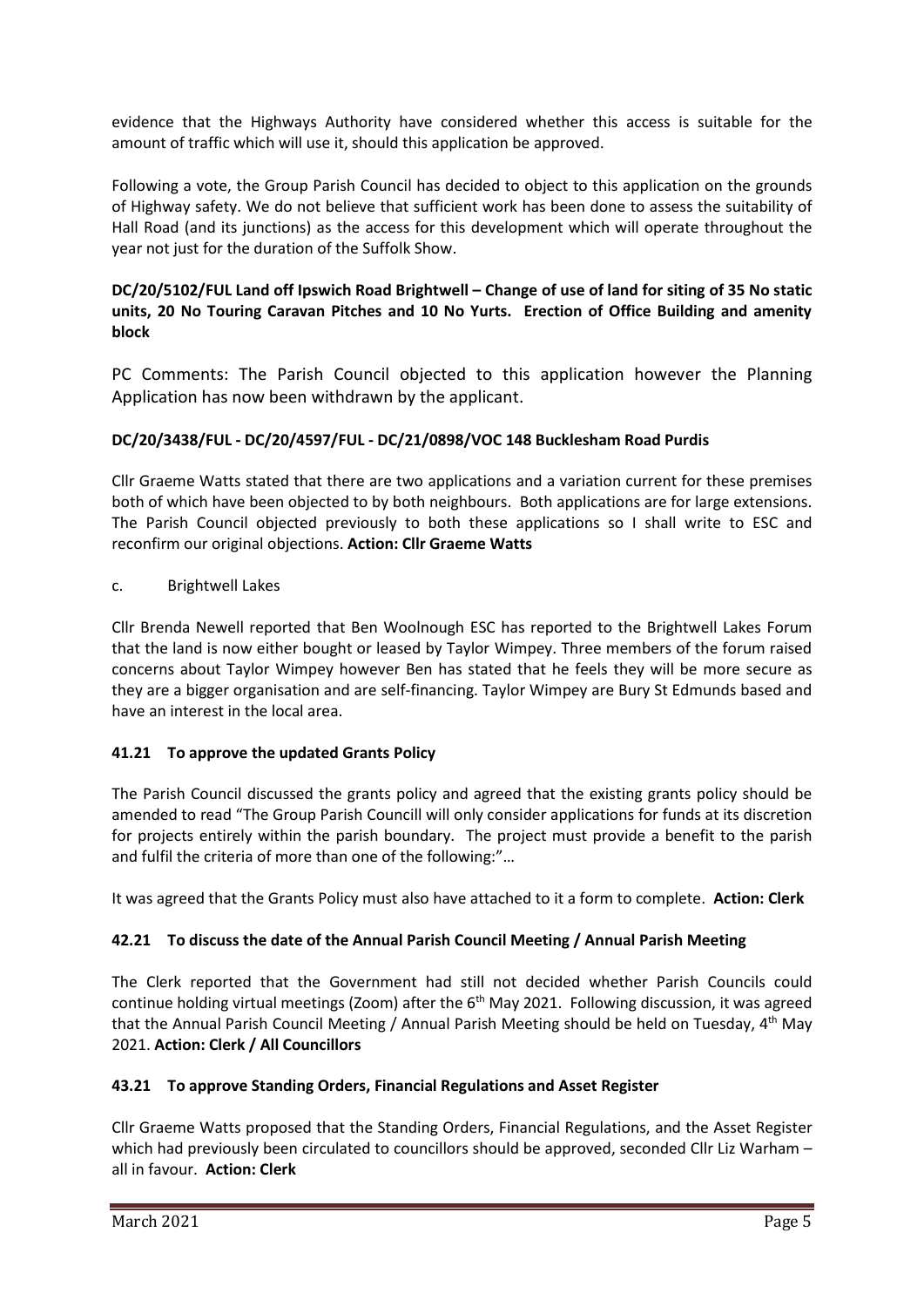## **44.21 To discuss the on-going maintenance, appointment of a maintenance person and extra dog/litter/grit bins for Purdis Farm**

Cllr Eddie Lawrence suggested employing a lengths man to carry out tasks within the parishes such as trimming hedges, picking up litter. Councillors were not in favour of employing a person due to the financial implications to the Parish Council. It was agreed that the Clerk should try to obtain information from East Suffolk Council and Suffolk County Council Highways regarding the number of grass cuts per year, gully cleaning, etc. Cllr Eddie Lawrence said he received an email from a resident asking for additional dog bins and that he would research various locations. Councillors discussed the possibility of providing litter and fly tipping signs. The Parish Council has three CCTV cameras and notices which Ray Walters manages. It was agreed that the Clerk should obtain photographs of cameras and costs involved. **Action: Cllr Eddie Lawrence / Clerk**

## **45.21 To discuss the provision of a streetlight on the junction of Bucklesham Road / Straight Road / Straight Road Improvements**

Cllr Bernard Short reported on the results of the survey which had been undertaken in Foxhall concerning placing a streetlight on the corner of Straight Road/Bucklesham Road/Woodhouse Lane. He said that they had received nineteen replies and of those replies six were vehemently against the erecting of a streetlight. For this reason, it was felt that the Parish Council should not go ahead now.

Cllr Sheila Short pointed out that there were no warning signs on either the Bucklesham Road, Woodhouse Lane or Straight Road or signs to indicate a junction ahead and 'stop sign' on both Woodhouse Lane and Straight Road. Bucklesham Road has priority at the junction. Cllr Adrian Day stated that he felt that Parish Council should go back to David Chenery Suffolk County Council Highways Manager and have a discussion with him regarding the lack of signs at this junction and ask him what action highways are proposing to take to make this junction safer. It was agreed that the Clerk should arrange a Zoom meeting with Suffolk County Council Highways. **Action: Clerk**

## **46.21 To discuss the Group Parish Council providing a Community Hall in Purdis Farm**

The Clerk reported that the Parish Council had a very productive meeting with Andy Jolliffe. The Clerk stated that she had not received the contact details for organisations who could give the Parish Council help/advice regarding Community Halls from Andy Jolliffe but would email him. It was agreed that the Clerk should circulate a copy of the recording of the meeting. **Action: Clerk**

## **47.21 Clerk's Report March 2021**

#### Members of the public attending the meeting

We have two members of the public wishing to attend our meeting to put forward their views.

Katherine Riddell – Mill River Valley at Bucklesham (potential change of use and development). Please note we have not received a planning application.

Lynn Anderson-Murray – Purdis Farm Meadow Crescent and Murrills Road. Concerns about the upkeep of green park area behind 15 Meadow Crescent.

#### Meeting with Andy Joliffe to Discuss the Community Hall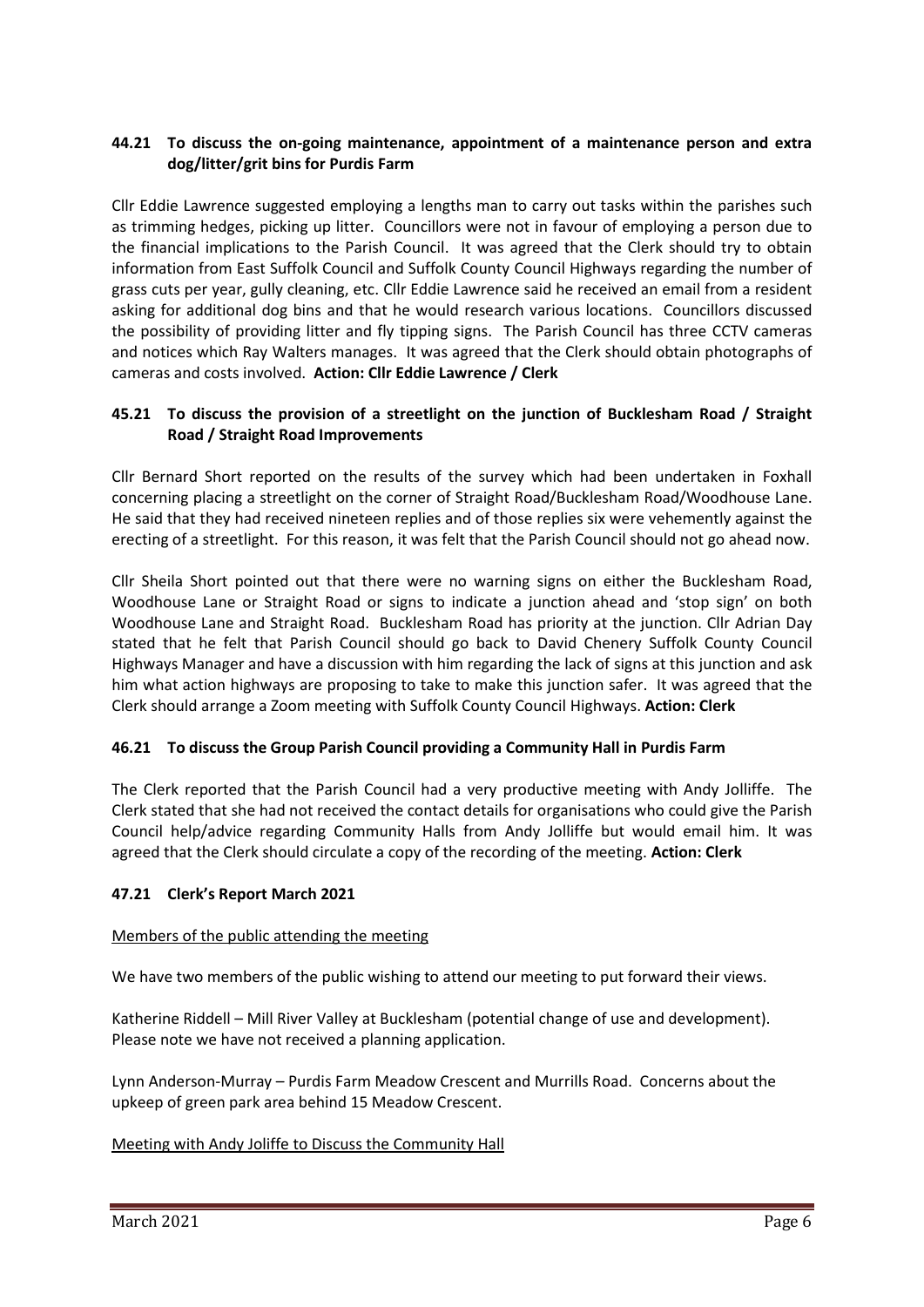As you are aware, I recorded our meeting with Andy which was very informative. I have a memory stick with recording which I will be passing around to councillors.

#### Co-option of Foxhall Councillor

The period of notice for residents requesting an election has been completed so the Parish Council can now go ahead and co-opt a new councillor for Foxhall.

#### Repairs to Murrills Road Bus Shelter

The repairs to Murrills Road Bus Shelter have now been completed.

### Return of Face-to-Face Meetings

As discussed at our February meeting the period when local authority meetings can cease to be held remotely finishes before the  $7<sup>th</sup>$  May 2021. Currently no decision has been held by government to extend the holding of remote meetings. I am suggesting therefore that we bring our May meeting forward to Tuesday, 4th May 2021 (Annual Parish Meeting / Annual Parish Council Meeting) to enable the Parish Council to hold the meeting remotely. This will alleviate the uncertainty as to whether Trinity Park will be able to accommodate our meeting.

### **48.21 To discuss speeding on Bucklesham Road**

The Clerk reported, as per the email copied to councillors, that a resident is complaining about the speed of traffic travelling along Bucklesham Road. It was agreed that the Clerk should contact the Safer Neighbourhood Team and ask for a speed camera to be situated on Bucklesham Road. It was suggested that contact should be made with the Clerk Waldringfield Parish Council to ask whether they would be willing to use their speed watch equipment in Foxhall. **Action: Clerk**

#### **49.21 Finance**

| Income                                     |         |
|--------------------------------------------|---------|
| None                                       |         |
| <b>Expenditure</b>                         |         |
| A J Buggs Salary and Expenses January 2021 | £247.20 |
| SALC – Training                            | £60.00  |
| <b>Information Commission</b>              | £40.00  |
| <b>Brightwell Church</b>                   | £250.00 |

Cllr Liz Warham, proposed, seconded Cllr Kevin Rout that the above expenditure is approved – all in favour. **Action: Clerk**

#### **50.21 Meetings attended by councillors/clerk**

a. Cllr Kevin Rout reported he had been to two SALC training sessions which were very good.

#### **51.21 Members questions to the Chairman**

a. Cllr Graeme Watts said that two residents had spoken at the meeting about the Murrills Park area but that the Parish Council had not discussed the issues raised. The Clerk reported that Andy Jolliffe is aware. Councillors discussed whether notices should be erected about litter